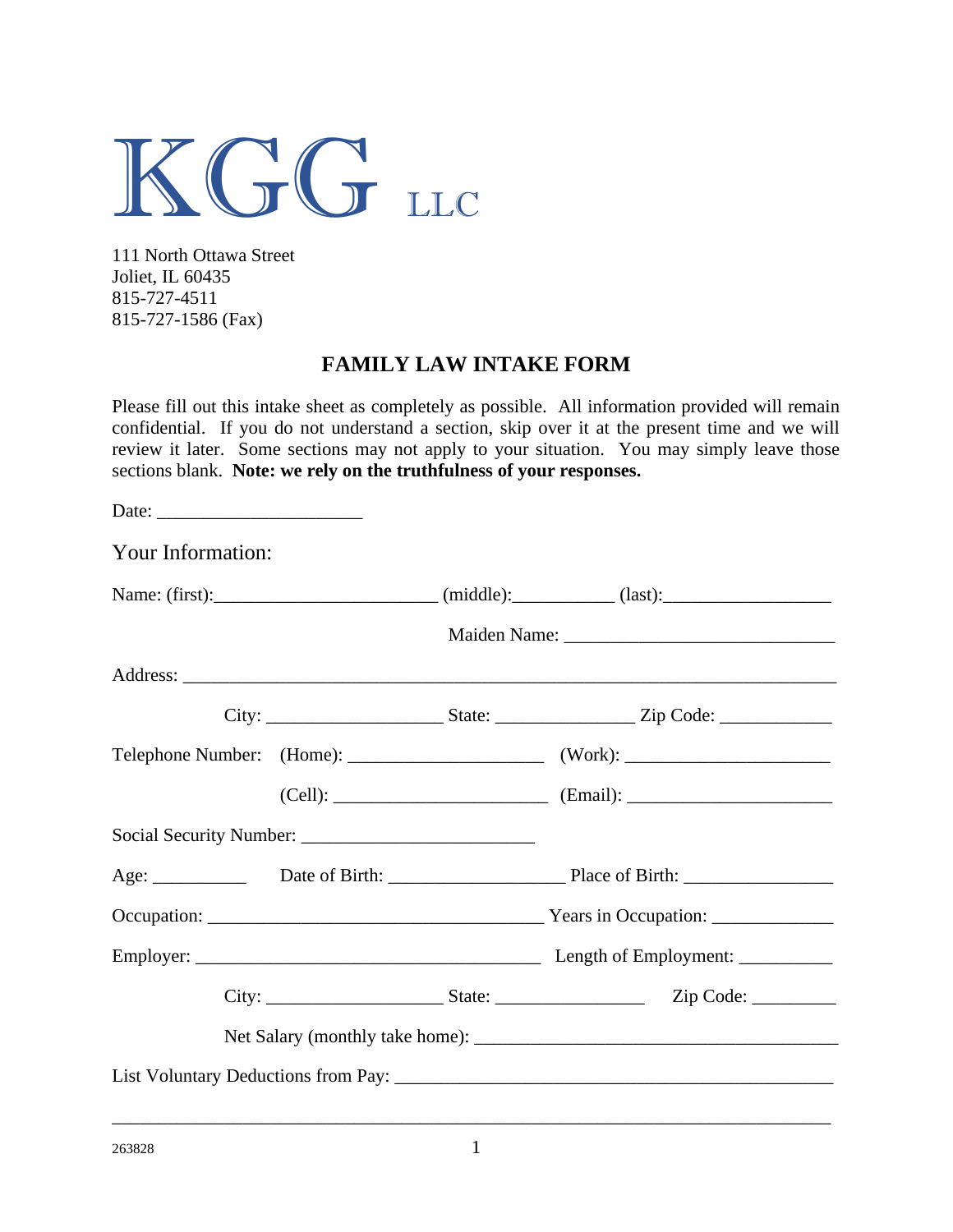| Prior Marriages of Yourself:                             |                             |                                                                                                      |  |
|----------------------------------------------------------|-----------------------------|------------------------------------------------------------------------------------------------------|--|
| Date of Marriage:                                        | Date Terminated: __________ | How Terminated (Death/Divorce): ______County Terminated: _________                                   |  |
| Date of Marriage:                                        | Date Terminated: _________  | How Terminated (Death/Divorce): ______County Terminated: _________                                   |  |
| Date of Marriage:                                        | Date Terminated: _________  | How Terminated (Death/Divorce): ______County Terminated: _________                                   |  |
| Date of Marriage:                                        | Date Terminated: __________ | How Terminated (Death/Divorce): ______County Terminated: _________                                   |  |
| Money Paid or Received as a Result of Previous Marriage: |                             |                                                                                                      |  |
|                                                          |                             |                                                                                                      |  |
|                                                          |                             |                                                                                                      |  |
| Maintenance: __________                                  |                             | Child Support: _________                                                                             |  |
|                                                          |                             |                                                                                                      |  |
| Spouse Information:                                      |                             |                                                                                                      |  |
|                                                          |                             | Your Spouse: (first): _____________________ (middle): ____________ (last): _________________________ |  |
|                                                          |                             |                                                                                                      |  |
|                                                          |                             |                                                                                                      |  |
|                                                          |                             |                                                                                                      |  |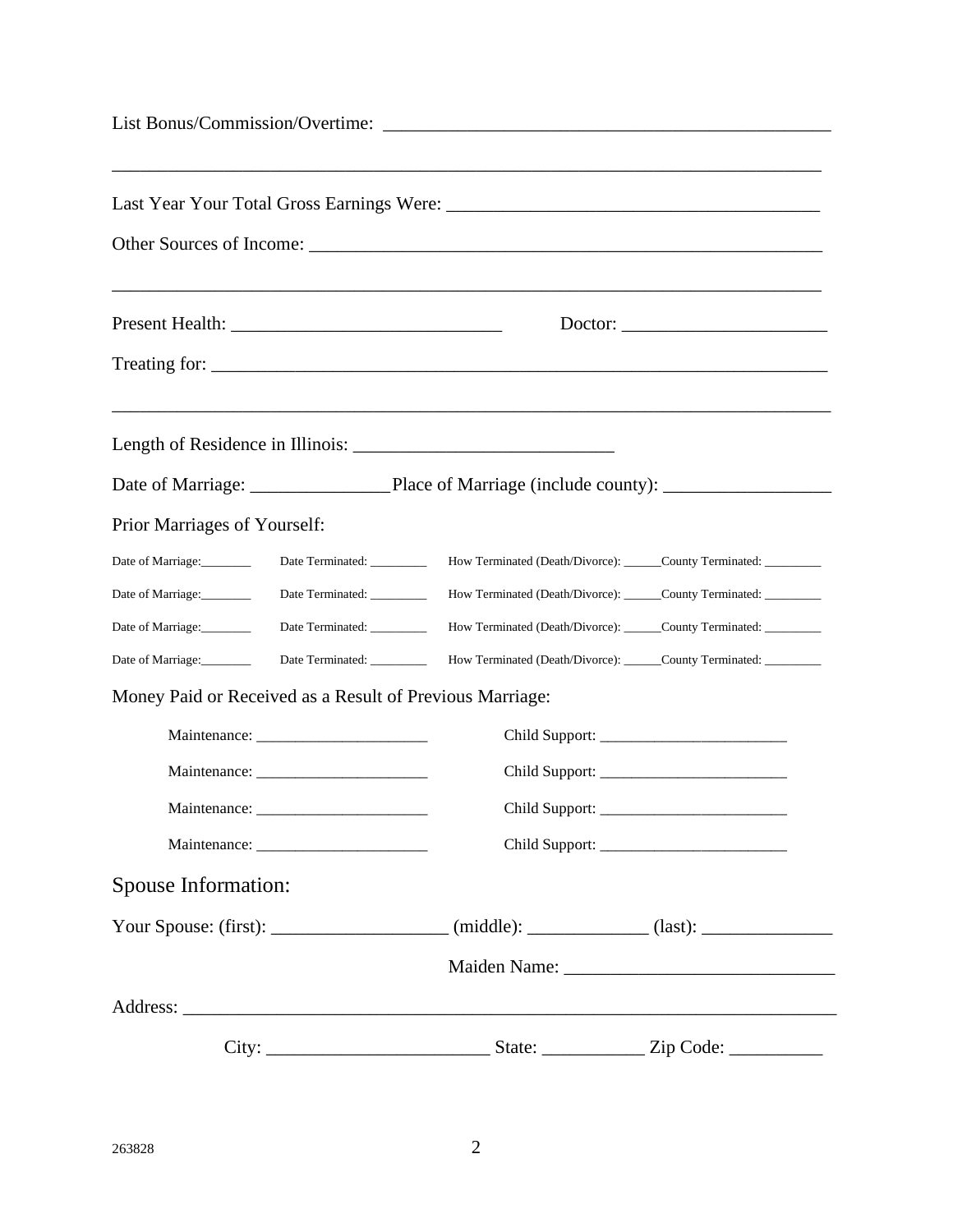|                              |                             |  |  | City: ____________________________State: __________________________________Zip Code: _______________ |  |
|------------------------------|-----------------------------|--|--|------------------------------------------------------------------------------------------------------|--|
|                              |                             |  |  |                                                                                                      |  |
|                              |                             |  |  |                                                                                                      |  |
|                              |                             |  |  |                                                                                                      |  |
|                              |                             |  |  |                                                                                                      |  |
|                              |                             |  |  |                                                                                                      |  |
|                              |                             |  |  |                                                                                                      |  |
|                              |                             |  |  | Treating for:                                                                                        |  |
|                              |                             |  |  |                                                                                                      |  |
|                              |                             |  |  |                                                                                                      |  |
| Prior Marriages of Yourself: |                             |  |  |                                                                                                      |  |
| Date of Marriage:            | Date Terminated:            |  |  | How Terminated (Death/Divorce): ______County Terminated: _________                                   |  |
| Date of Marriage:            | Date Terminated: _________  |  |  | How Terminated (Death/Divorce): ______County Terminated: _________                                   |  |
| Date of Marriage:            | Date Terminated: __________ |  |  | How Terminated (Death/Divorce): ______County Terminated: _________                                   |  |
| Date of Marriage:            | Date Terminated: __________ |  |  | How Terminated (Death/Divorce): ______County Terminated: _________                                   |  |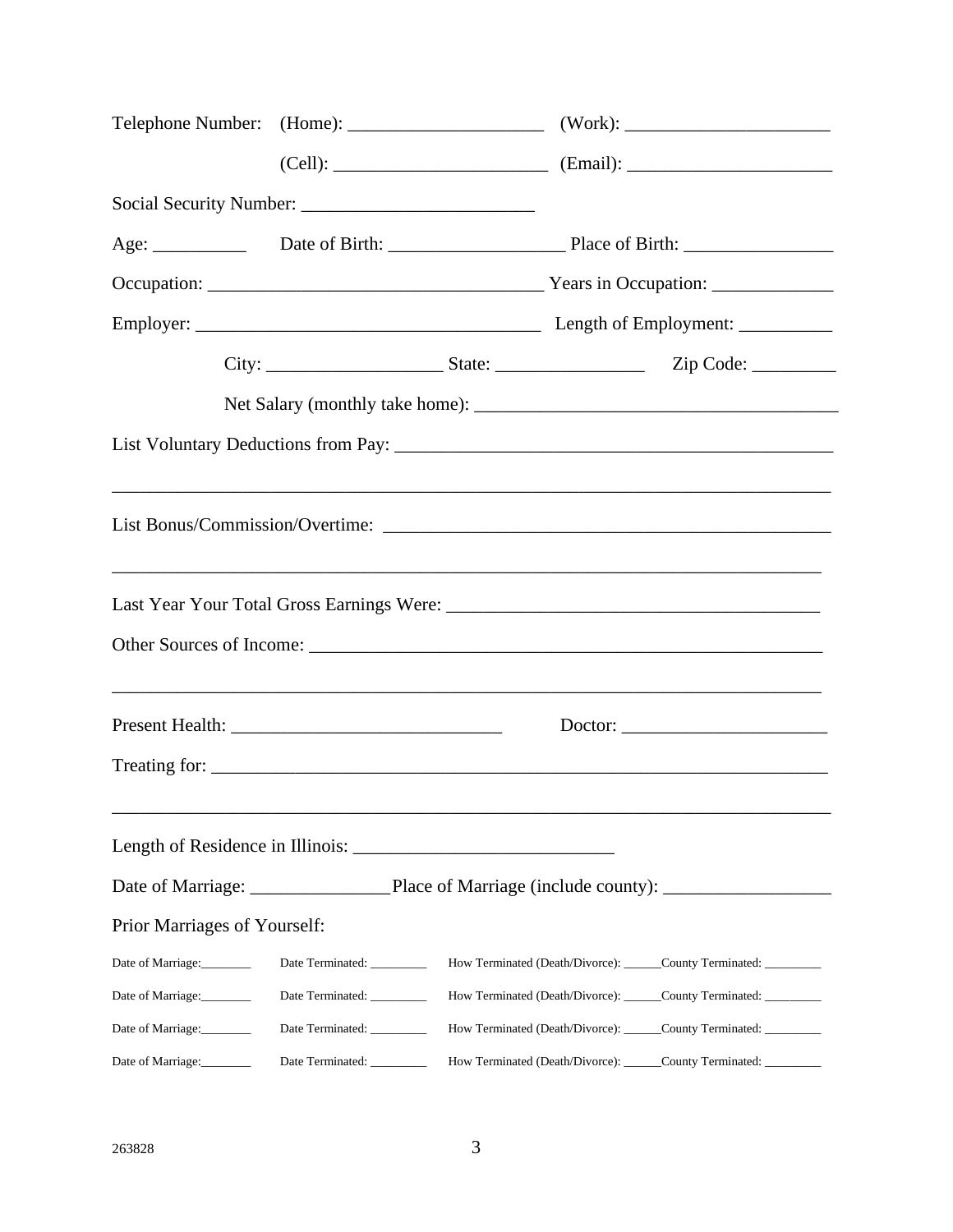| Children of this Marriage:     |                                    |                               |
|--------------------------------|------------------------------------|-------------------------------|
|                                |                                    | Date of Birth: _____________  |
|                                | Age: $\_\_$                        |                               |
|                                | Age: $\_\_$                        | Date of Birth: _____________  |
|                                | Age: $\_\_$                        |                               |
| Children NOT of this Marriage: |                                    |                               |
|                                |                                    | Date of Birth: ______________ |
|                                | Age: $\_\_\_\_\_\_\_\_\_\_\_\_\_\$ |                               |
|                                |                                    |                               |
|                                |                                    |                               |
|                                |                                    |                               |
|                                |                                    |                               |
| <b>Real Estate:</b>            |                                    |                               |
|                                |                                    |                               |
|                                |                                    |                               |
|                                |                                    |                               |
|                                |                                    |                               |
|                                |                                    |                               |

Money Paid or Received as a Result of Previous Marriage: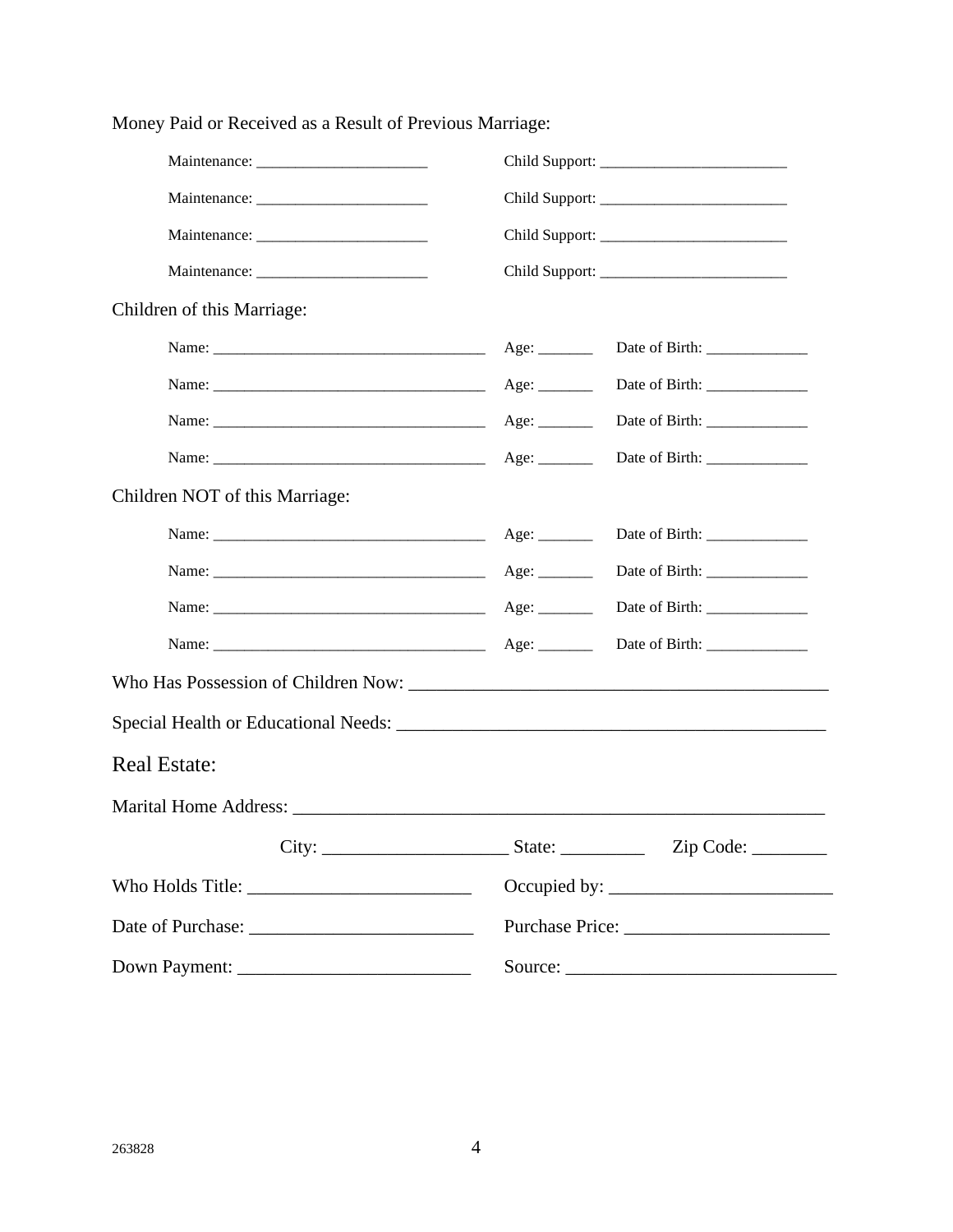List Address of All Other Real Estate Owned:

| 1. |  |                                                                                      |
|----|--|--------------------------------------------------------------------------------------|
|    |  |                                                                                      |
|    |  | Estimated Current Value: Present Mortgage Balance: Estimated Equity:                 |
|    |  |                                                                                      |
|    |  |                                                                                      |
|    |  |                                                                                      |
|    |  |                                                                                      |
| 2. |  |                                                                                      |
|    |  |                                                                                      |
|    |  | Estimated Current Value: Present Mortgage Balance: ______ Estimated Equity: ________ |
|    |  |                                                                                      |
|    |  |                                                                                      |
|    |  |                                                                                      |
|    |  |                                                                                      |
| 3. |  |                                                                                      |
|    |  |                                                                                      |
|    |  | Estimated Current Value: Present Mortgage Balance: ______ Estimated Equity: ________ |
|    |  |                                                                                      |
|    |  |                                                                                      |
|    |  | (Home Equity): $\qquad \qquad$                                                       |
|    |  |                                                                                      |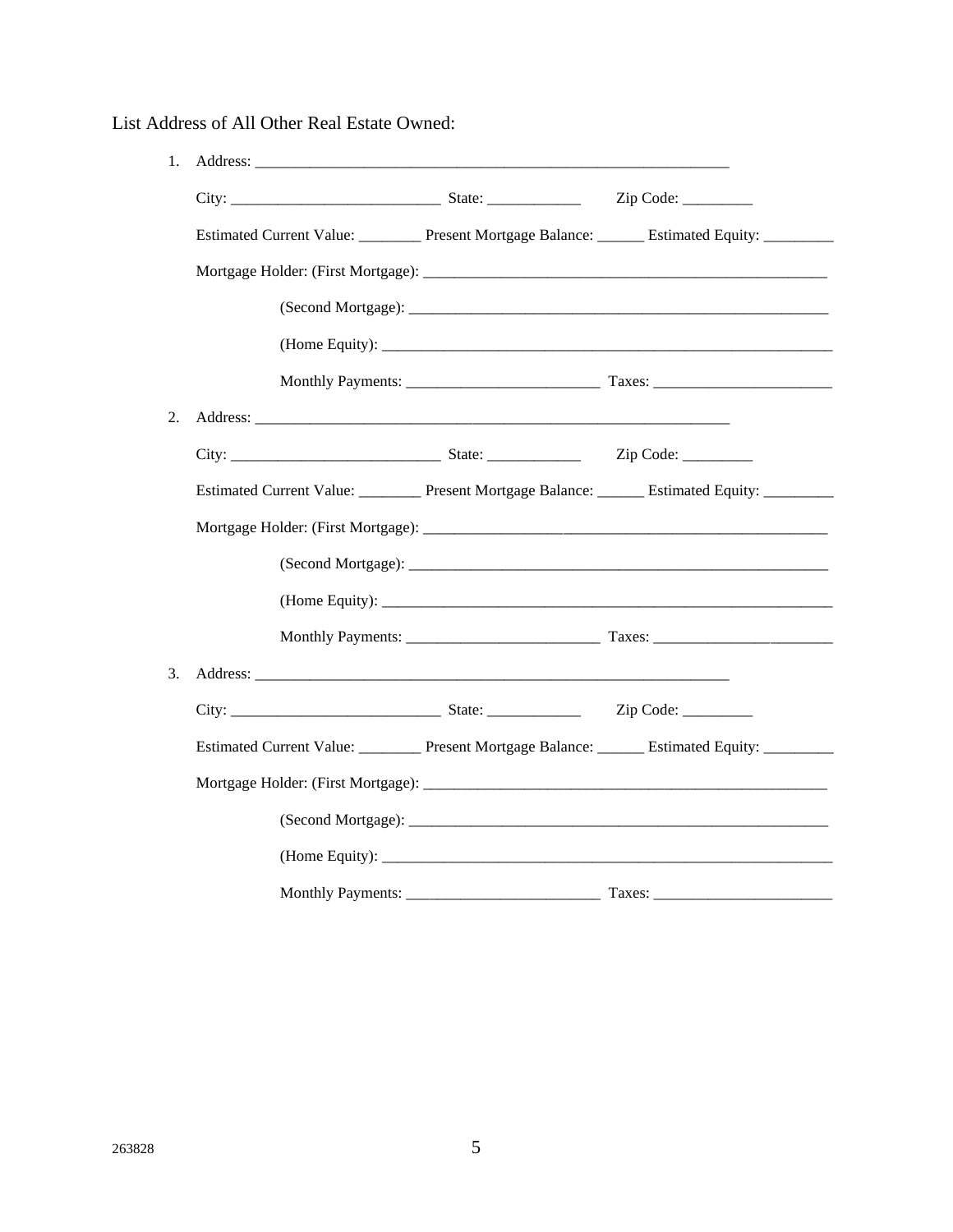### Joint Bank Accounts:

| 1. |                                                                                                                                                                                                                                | Checking or Savings: _____________                            |
|----|--------------------------------------------------------------------------------------------------------------------------------------------------------------------------------------------------------------------------------|---------------------------------------------------------------|
|    |                                                                                                                                                                                                                                |                                                               |
| 2. |                                                                                                                                                                                                                                |                                                               |
|    |                                                                                                                                                                                                                                |                                                               |
| 3. |                                                                                                                                                                                                                                | Checking or Savings: _____________                            |
|    |                                                                                                                                                                                                                                |                                                               |
|    | Individual Bank Accounts In Your Name: (include credit union)                                                                                                                                                                  |                                                               |
| 1. | Bank Name:                                                                                                                                                                                                                     | Checking or Savings:                                          |
|    |                                                                                                                                                                                                                                |                                                               |
| 2. |                                                                                                                                                                                                                                | Checking or Savings: _______________                          |
|    |                                                                                                                                                                                                                                |                                                               |
| 3. |                                                                                                                                                                                                                                |                                                               |
|    |                                                                                                                                                                                                                                |                                                               |
|    | Bank Accounts in Your Spouse's Name: (include credit union)                                                                                                                                                                    |                                                               |
| 1. | Bank Name: 1988 and 1988 and 1988 and 1988 and 1988 and 1988 and 1988 and 1988 and 1988 and 1988 and 1988 and 1988 and 1988 and 1988 and 1988 and 1988 and 1988 and 1988 and 1988 and 1988 and 1988 and 1988 and 1988 and 1988 |                                                               |
|    |                                                                                                                                                                                                                                | Balance: Source: Source: Source: Is there a safe deposit box: |
| 2. |                                                                                                                                                                                                                                | Checking or Savings: _____________                            |
|    |                                                                                                                                                                                                                                |                                                               |
| 3. |                                                                                                                                                                                                                                | Checking or Savings: ______________                           |
|    |                                                                                                                                                                                                                                |                                                               |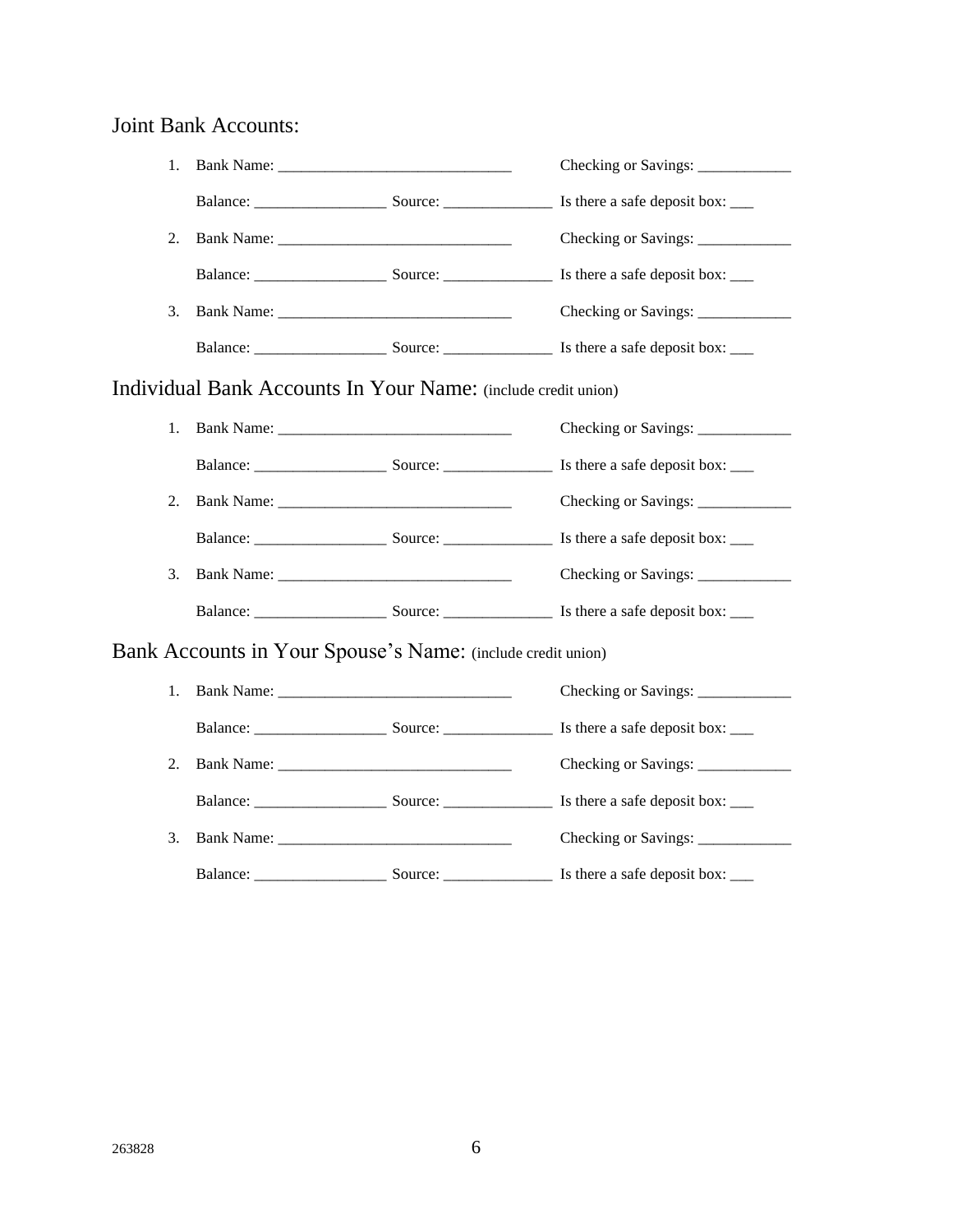Non-Marital Property: (acquired by gift, inheritance, or before marriage) How Acquired: Value: Value: 3. Property: Deferred Benefits: (Deferred benefits are pension, profit sharing, 401k plan, IRA accounts, employee stock ownership plan (ESOP)) List your deferred benefits:  $1.$   $\Box$  $\overline{\mathbf{3}}$ . List your spouse's deferred benefits: 2.  $\overline{\phantom{a}}$  $3.$   $\overline{\phantom{a}}$ **Stocks and Bonds:** 1. Institution:  $\qquad \qquad$ How Held: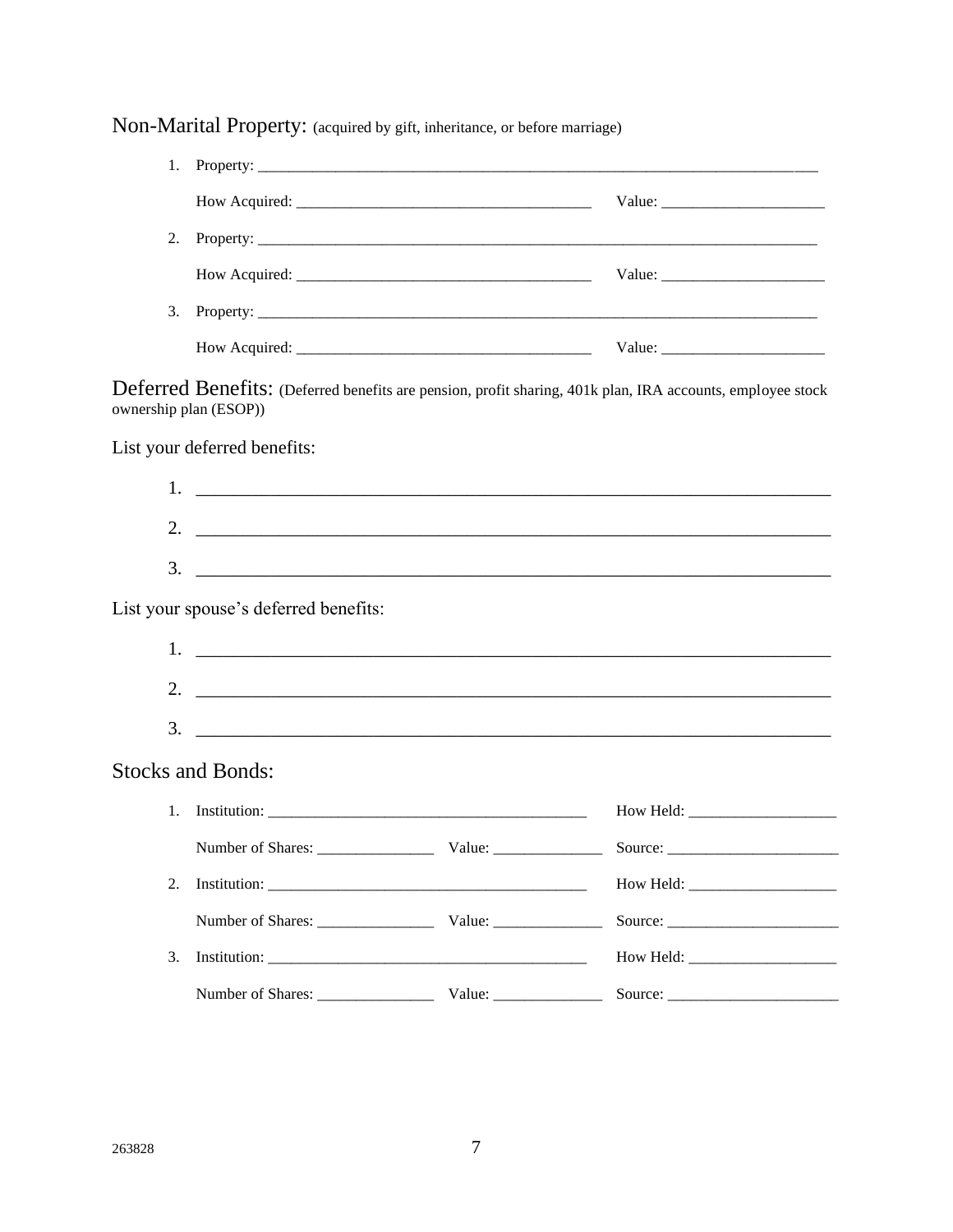# Business Interests:

|                    | 1. |  |  |  |                  |
|--------------------|----|--|--|--|------------------|
|                    |    |  |  |  |                  |
|                    |    |  |  |  |                  |
|                    |    |  |  |  |                  |
|                    |    |  |  |  |                  |
| 2.                 |    |  |  |  |                  |
|                    |    |  |  |  |                  |
|                    |    |  |  |  |                  |
|                    |    |  |  |  |                  |
|                    |    |  |  |  |                  |
| 3.                 |    |  |  |  |                  |
|                    |    |  |  |  |                  |
|                    |    |  |  |  |                  |
|                    |    |  |  |  |                  |
|                    |    |  |  |  |                  |
| Cars:              |    |  |  |  |                  |
| Driven by husband: |    |  |  |  |                  |
|                    |    |  |  |  |                  |
|                    |    |  |  |  |                  |
|                    | 2. |  |  |  |                  |
|                    |    |  |  |  |                  |
| Driven by wife:    |    |  |  |  |                  |
|                    |    |  |  |  |                  |
|                    |    |  |  |  |                  |
|                    | 2. |  |  |  |                  |
|                    |    |  |  |  | Monthly Payment: |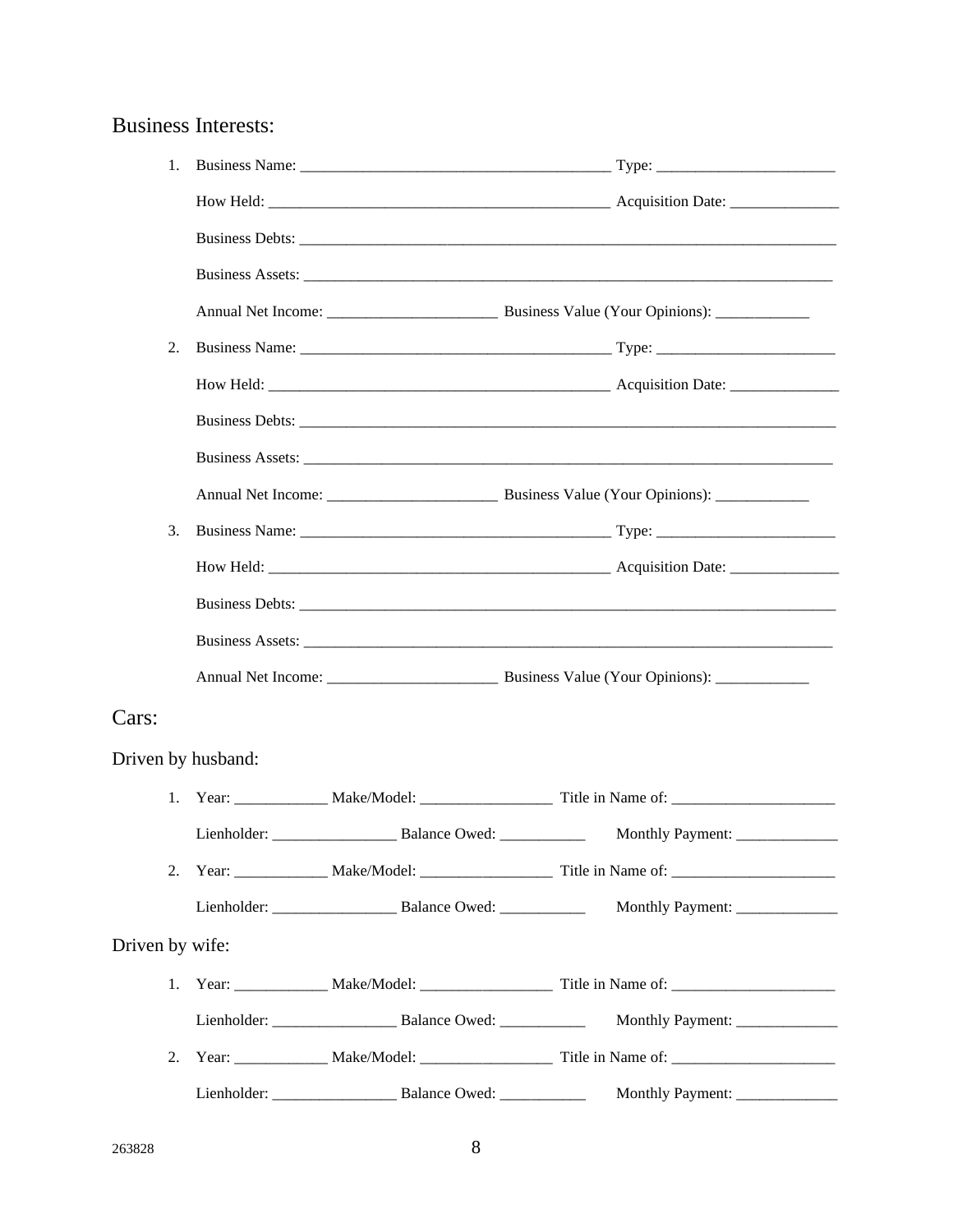### Life Insurance:

| 1.                |                                                                                                                                                                                                                                |
|-------------------|--------------------------------------------------------------------------------------------------------------------------------------------------------------------------------------------------------------------------------|
|                   |                                                                                                                                                                                                                                |
|                   |                                                                                                                                                                                                                                |
| 2.                |                                                                                                                                                                                                                                |
|                   |                                                                                                                                                                                                                                |
|                   |                                                                                                                                                                                                                                |
| Health Insurance: |                                                                                                                                                                                                                                |
| 1.                |                                                                                                                                                                                                                                |
|                   |                                                                                                                                                                                                                                |
| 2.                |                                                                                                                                                                                                                                |
|                   |                                                                                                                                                                                                                                |
| Debts:            |                                                                                                                                                                                                                                |
| 1.                |                                                                                                                                                                                                                                |
|                   |                                                                                                                                                                                                                                |
| 2.                |                                                                                                                                                                                                                                |
|                   |                                                                                                                                                                                                                                |
| 3.                | Creditor: Creditor: Creditor: Current Balance: Current Balance: Current Balance: Current Balance: Current Balance: Current Balance: Current Balance: Current Balance: Current Balance: Current Balance: Current Balance: Curre |
|                   |                                                                                                                                                                                                                                |
| 4.                |                                                                                                                                                                                                                                |
|                   |                                                                                                                                                                                                                                |
| 5.                |                                                                                                                                                                                                                                |
|                   |                                                                                                                                                                                                                                |